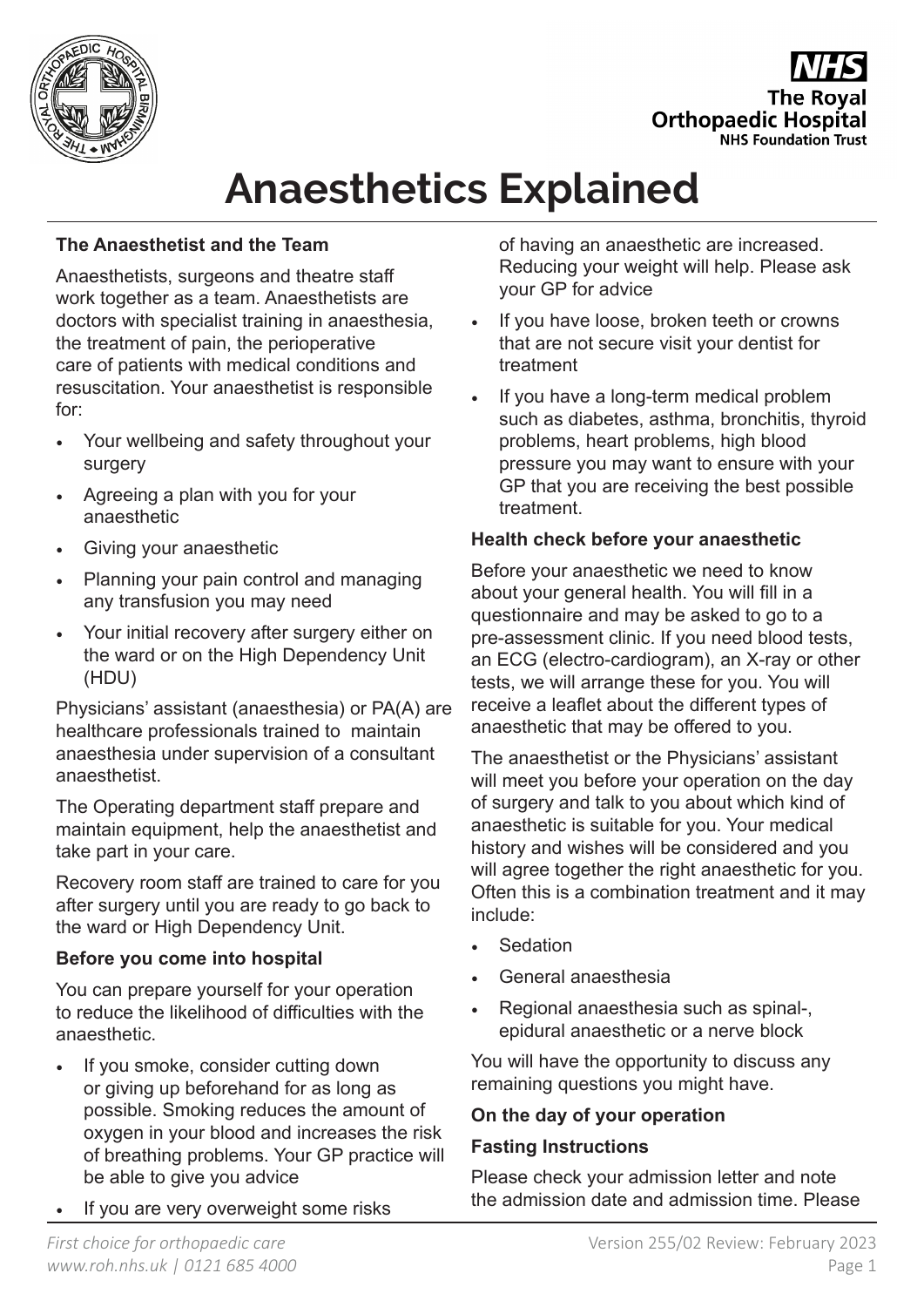

**The Roval Orthopaedic Hospital NHS Foundation Trust** 

# **Anaesthetics Explained**

read the fasting instructions carefully.

- You can drink plain water up to 1 hour before your admission time
- Drinking enough water will help your wound heal and will reduce your risk of pressure ulcers and blood clots.
- You must not have any food, boiled sweets, chewing gum, mints, tea, coffee, milk, fizzy drinks or juices for 5 hours before your admission time.

It is essential that eating and drinking guidelines are followed in order for your treatment to be carried out safely.

Following these instructions will ensure that your stomach is empty during your anaesthetic so no food or liquid can come up into the back of your throat and damage your lungs.

Please note: Failure to follow these instructions could result in your surgery/procedure being cancelled. If you are unsure of the instructions please contact 0121 685 4035

Even if you are not having a general anaesthetic, please follow the instructions given to you. Sometimes a general anaesthetic may be needed unexpectedly, and you need to be prepared.

# **Your usual medicines**

Please continue your usual medicines, including inhalers unless your have had clear instructions to stop any of your medicines. You can take your tablets with a small amount of clear water up to two hours before your surgery.

# **If you feel unwell**

Please inform the pre assessment clinic or the Admission Unit in our hospital. Depending on the illness and how urgent the surgery is, your operation may need to be postponed until you are better.

#### **The Admission Day Case Unit (ADCU) and the theatre complex**

On the day of surgery you will be admitted to our admission unit (ADCU). Nurses will help you to prepare for surgery. This includes some final checks and changing into a theatre gown. When it is time for your operation, a member of staff will go with you to the theatre complex into the anaesthetic room. Theatre staff will do a final check of your identification bracelet, name, date of birth and your consent for the operation. You will lie down on a theatre trolley and we will use simple monitors to measure your heart rate using sticky patches we place on your chest, your blood pressure using a cuff on your arm and your oxygen level in your blood using a probe placed on your finger. The anaesthetist will use a needle to put a thin plastic tube (a cannula) into your vein. This is needed to give you drugs and fluid into a vein. You will then receive the anaesthetic that you have discussed with your anaesthetist.

#### **After the operation**

You will be taken to the recovery room or if it has been agreed to the High Dependency Unit (HDU). There will be other patients recovering from their operation. A nurse will look after you. Your heart rate, blood pressure and oxygen level will be monitored. We will give you oxygen through a light plastic facemask. The nurse will treat any pain or sickness you might have. If necessary the nurse will seek advise from medical staff. Once you have recovered safely from the anaesthetic you will be taken back to the ward or sometimes to the HDU.

#### **Pain relief**

Good pain relief is important and some people need more pain relief medicines than others. Here are some ways of giving pain relief:

• Patient controlled analgesia (PCA) - This is a method using a machine that allows you